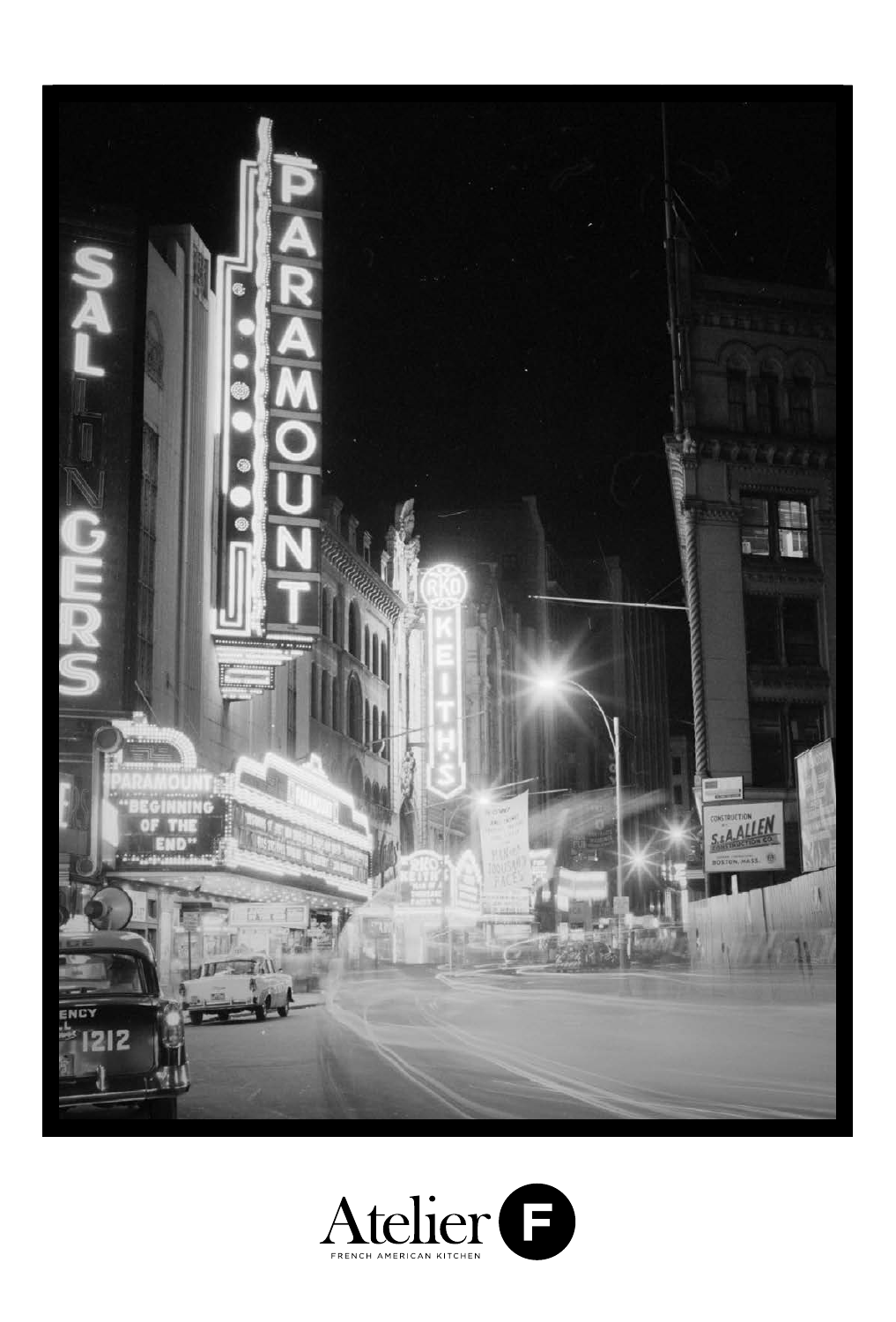## STARTERS

#### CHICKEN TENDERS

crispy fried chicken breast stripes, BBQ sauce *€ 8.40*

. . . . . . . . . . . . . . . . . . .

AVOCADO TATAR **VGN**

avocado cucumber tatar, beetroot carpaccio *€ 9.70*

#### BEEF TATAR

fresh beef tatar, quail egg yolk, spicy seasoned *appetizer* (100 g) *€ 15.70 main* (180 g) *€ 21.90*

## SALADS & BOWLS

#### CALIFORNIA BOWL **VGN**

quinoa, avocado, green beans, beetroot, bell peppers, mixed leaf salad *€ 11.40* 

#### MAUI POKÉ BOWL **VGN**

Quinoa, edamame, cashew nuts, pineapple, bell peppers, mixed leaf salad *€ 14.50 with yellow fin tuna + € 8.90*

#### SALADE NIÇOISE

mixed leaf salad, egg, potatoes, green beans, tuna, cherry tomatoes *€ 11.70*

....................

#### SALADE DE POULET **NEW**

mixed leaf salad, cherry tomatoes, egg, cucumber, carrot, green beans, grilled chicken breast *€ 12.30*

#### all salads available with **chicken**, **beef**, **shrimps**, **salmon**, **goat cheese** or **avocado**

*+ € 4.90*

#### CAESAR SALAD

PUMPKIN SOUP **VGN**

ROCKET MAN **VGT**

grilled green asparagus, Grana Padano *€ 6.60*

Hokkaido, coconut milk, ginger *€ 7.30 with shrimp skewer + € 4.90*

. . . . . . . . . . . . . . . . . . . .

romaine lettuce, croutons, cherry tomatoes, Grana Padano *small € 5.70 / large € 9.80*

....................

#### SALADE VENDÔME **VGT**

mixed leaf salad, goat cheese, caramelized walnuts, cherry tomatoes *€ 11.70*

....................

#### PETIT CHIC **VGN**

mixed leaf salad, cucumber, carrots, cherry tomatoes *small € 5.50 / large € 8.90*

## CLASSICS

#### MOULES FRITES

mussels in white wine and cream sauce, french fries *€ 18.50*

#### CHILI CON CARNE

minced beef, beans, bell peppers, tomato, mild or hot *€ 10.80*

BOEUF BOURGUIGNON

tenderly braised beef in red wine sauce, root vegetables *€ 17.30*

#### TARTE FLAMBÉE "ALSACE"

...................

crème fraîche, bacon, red onions *€ 10.20*

#### **TARTE FLAMBÉE "CHEVRE" VGT**

goat cheese, dried tomatoes, lamb's lettuce, honey *€ 12.20*

#### TARTE FLAMBÉE ..ALL AMERICAN"

...................

cheddar sauce, minced beef, Jalapeños, red onions *€ 11.70*

If you have allergies or intolerances, please ask for our allergen menu.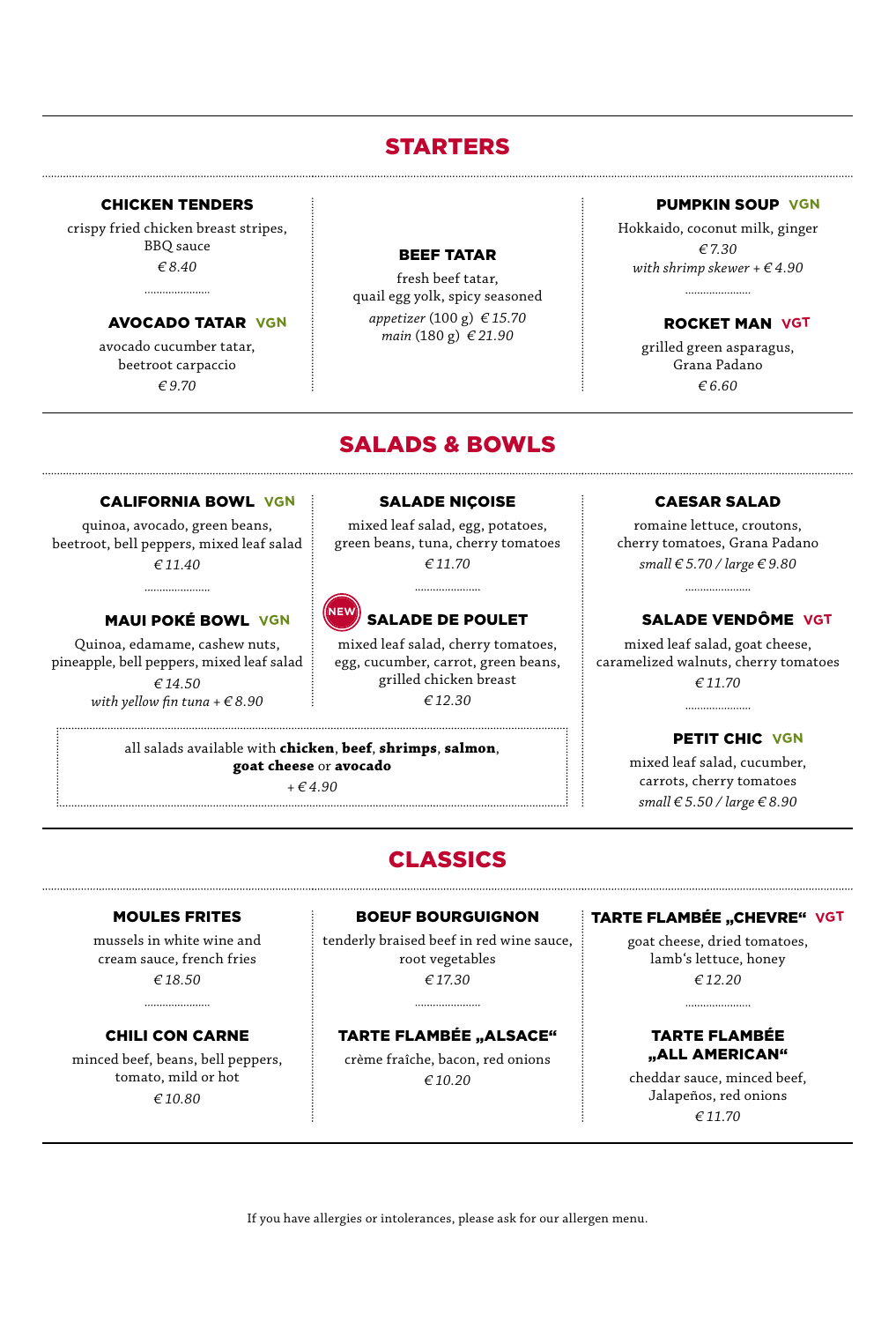

## GRILL

We're all fired up for succulent meats and delicate fish. The I,000° heat of our high-quality Robata grill infuses these specialities with exceptionally intense flavor.

#### STEAK MADAME

rump steak (180 g) *€ 18.80*

ENTRECÔTE (300 g) *€ 27.50*

#### SURF AND TURF

rump steak (180 g) with tiger prawns *€ 27.50*

#### CHICKEN BREAST

*€ 13.90* . . . . . . . . . . . . . . . . . . . .

#### SALMON STEAK *€ 15.50*

What's our recipe for exceptionally good burgers? Homemade patties, fresh ingredients and buns from the best baker. Our perfectly matured meat comes from cattle from species-appropriate, regional husbandry – and you can taste it!

BURGER

#### CHEESE BURGER

beef patty, cheddar, tomato, rocket, braised onions *€ 10.40*

....................

#### GOAT CHEESE BURGER **VGT**

sourdough roll, gratinated goat's cheese with honey and walnut crust, rocket, fig mustard, braised onions *€ 10.30*

#### CHICKEN BURGER

grilled chicken breast, mango chutney, tomato, rocket, braised onions *€ 9.70* 



#### THE MONSTER

two beef patties, cheddar sauce, double bacon, rocket, braised onions *€ 18.20*

#### BBQ BACON BURGER

....................

beef patty, cheddar, bacon, tomato, rocket, Jalapeños, BBQ sauce, braised onions *€ 12.20*

....................

*Our burgers are served medium, unless requested otherwise.*

#### SALMON BURGER

salmon fillet, tomato, rocket, wasabi aioli, braised onions *€ 12.30*



#### **VGN** VEGAN BURGER **VGN**

Beyond Meat patty, grilled vegetables, tomato, rocket *€ 14.60*

#### BURGER UPGRADES

Beyond Meat patty *€ 4.80* **VGN** beef patty 125 g *€ 4.20* bacon *€ 2.50* Jalapeños *€ 1.70* **VGN** braised onions *€ 1.50* **VGN** cheddar *€ 1.70*

#### VEGETARIAN & VEGAN

AtelierF offers a variety of vegetarian and vegan dishes, which we have marked accordingly for you. Please feel free to contact us if you have any questions.

**VGT vegetarian** without meet, fish or gelatine

**VGN vegan** without animal products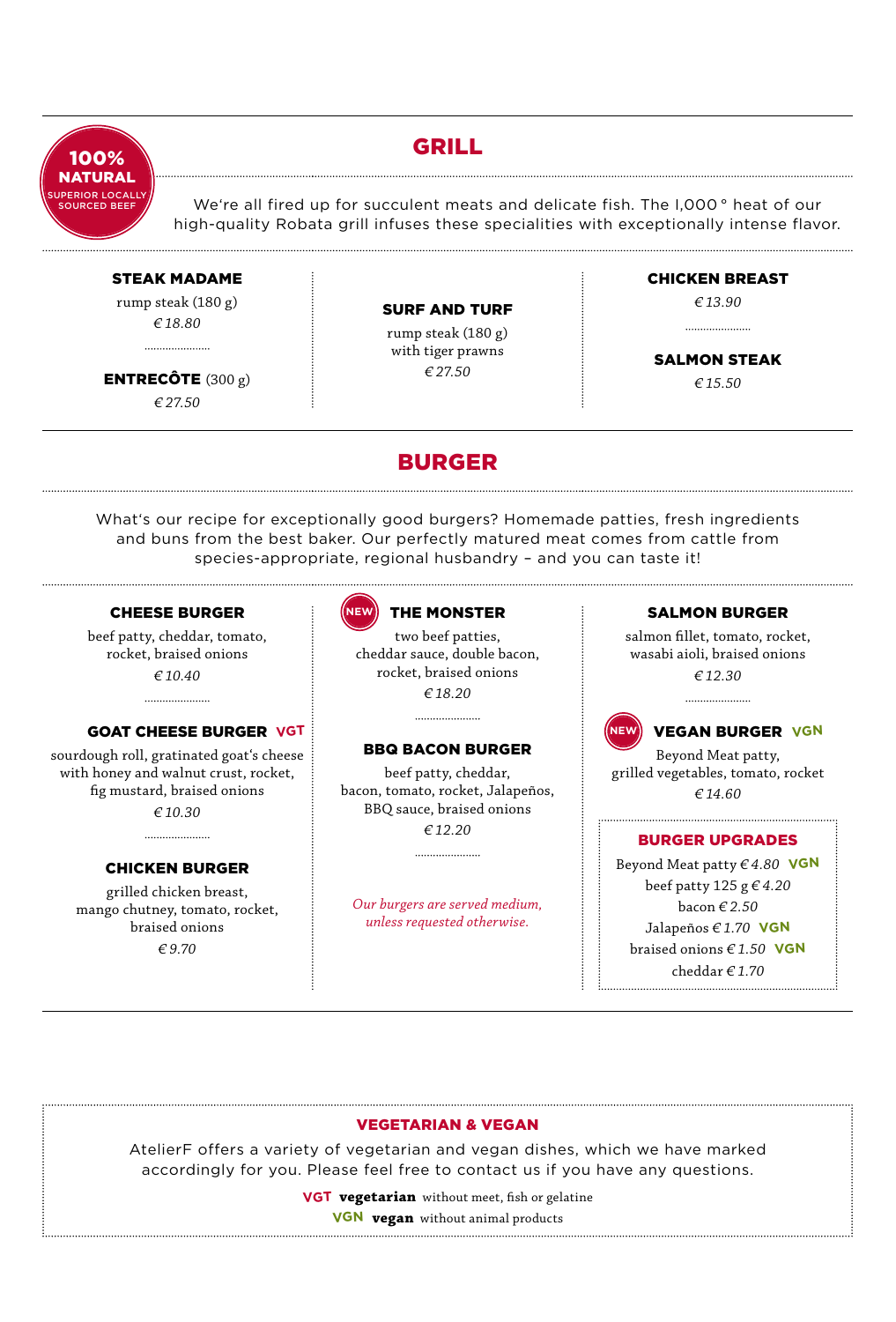

## **SIDES VGT**

FRENCH FRIES

*€ 4.20* ...................

SWEET POTATO FRIES

*€ 5.50*

...................

TRUFFLE FRIES

*€ 5.80* ....................

ROSEMARY POTATOES *€ 4.20*

BAKED POTATO

...................

large baked potato, sour cream *€ 4.60* 

GARLICBREAD

crusty baguette, garlic butter *€ 3.30*

MAC 'N CHEESE macaroni, cheddar sauce

*€ 5.50* ....................

ROCKET MAN

grilled green asparagus, Grana Padano *€ 6.60*

#### VEGGIE LOVER

....................

rosemary potatoes, grilled vegetables, green asparagus, Grana Padano *€ 6.50* ..................

PETIT CHIC **VGN**

mixed leaf salad, cucumber, carrots, cherry tomatoes *€ 5.50*

## **SAUCES** VGT

Béarnaise pepper sour cream Dijon mustard homemade herb butter wasabi mayonnaise BBQ **VGN**

*€ 2.20 each*

...................

truffle mayonnaise *€ 2.90* 

> guacamole **VGN** *€ 3.20*

 ketchup **VGN** mayonnaise vegan mayonnaise **VGN** *€ 0.70 each*

# FRENCH AMERICAN KITCHEN

## DESSERT **VGT**

#### CRÈME BRÛLÉE

vanille cream with a caramelized crust *€ 5.80*

#### CHOCOLATE MALHEUR

....................

hot chocolate cake with "half baked" core (preparation time 15 min.) *€ 5.90 with vanilla ice cream + € 3.20*



N.Y. CHEESECAKE

with raspberry topping *€ 5.70*

....................

#### APPLE CRUMBLE **VGN**

*€ 5.80 with vanilla ice cream + € 3.20*

#### SORBET **VGN**

raspberry, mango, lemon *per scoop € 3.50 doused with Cremant + € 2.80*

...................

ICE CREAM

chocolate, vanilla *per scoop € 3.20*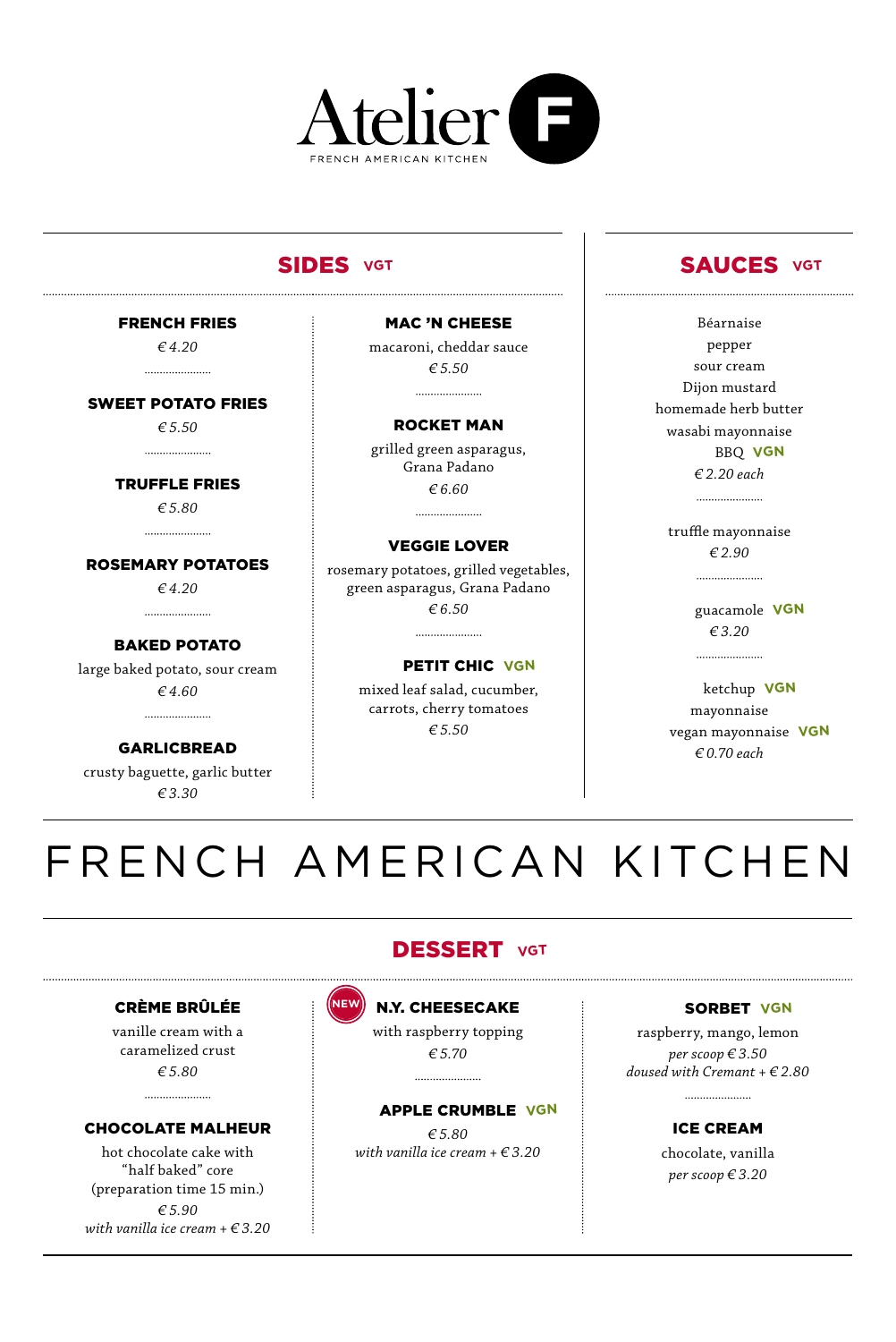## SOFTDRINKS  | JUICES  |  LEMONADES  |  WATER

| COCA-COLA 1,2,4        | $(0.21) \in 3.50$ |
|------------------------|-------------------|
| COKE ZERO $1,2,4$      | $(0.21) \in 3.50$ |
| <b>FANTA</b> $2,4$     | (0.21) € 3.50     |
| <b>SPRITE</b>          | $(0.21) \in 3.50$ |
| <b>MEZZO MIX</b> 1,2,4 | $(0.21) \in 3.50$ |

..................

#### JUICES

apple (cloudy)<sup>2</sup>, blackcurrant, passion fruit<sup>2</sup>, rhubarb *(0.2 l)* € 3.90

JUICE SPRITZER apple (cloudy)<sup>2</sup>, blackcurrant, passion fruit<sup>2</sup>, rhubarb *(0.3 l) € 4.20* 

...................

#### LEMONADES

lime mint rasperry lavender vanilla orange ginger basil *(0.3 l) € 4.40*

| <b>TAP WATER</b> | (0, |
|------------------|-----|
|                  |     |

 $(51) € 3.00$ *(1.0 l) € 5.50*

#### SAN PELLEGRINO

*(btl. 0.75 l) € 6.50*

ACQUA PANNA *(btl. 0.75 l) € 6.50*

#### THOMAS HENRY

Ginger  $\operatorname{Ale}^4$ Bitter Lemon<sup>2,3</sup> Tonic $2,3$ Spicy Ginger *(0.2 l) € 3.90*

### BEER

| <b>KÖNIG PILSENER</b>                         | (0.251) € 4.00         |
|-----------------------------------------------|------------------------|
| on tap                                        | (0.41) € 5.20          |
| <b>KÖNIG PILSENER</b><br>alcohol-free         | (0.331) € 4.20         |
| <b>MILLER USA</b>                             | (0.331) € 4.30         |
| <b>BENEDIKTINER WEISSBIER</b>                 | (0.31) € 4.20          |
| on tap                                        | (0.51) € 5.70          |
| <b>BENEDIKTINER WEISSBIER</b><br>alcohol-free | (0.51) € 5.80          |
| <b>ALSTERWASSER</b>                           | $(0.25 \, l) \in 3.90$ |
| beer + Sprite                                 | (0.41) ∈ 5.00          |

## APERITIFS

| LIME MINT PROSECCO SPRITZER                                       | (0.21) € 6.40 |
|-------------------------------------------------------------------|---------------|
| HIMBEER LAVENDEL VANILLA<br><b>PROSECCO SPRITZER</b>              | (0.21) € 6.40 |
| <b>ORANGE GINGER BASIL</b><br><b>PROSECCO SPRITZER</b>            | (0.21) € 6.40 |
| <b>APEROL SPRITZ</b> 3,4                                          | (0.21) € 8.80 |
| LILLET BLANC<br>with Tonic <sup>2,3</sup> / Wild Berry / Prosecco | (0.21) € 7.60 |

 $^{\rm 1}$  contains caffeine 2 contains antioxidants  $3$  contains quinine 4 contains coloring agent All (sparkling) wines contain sulfites.

## LONGDRINKS

| <b>HENDRICK'S GIN</b> with $Tonic^{2,3}$          | (0.241) € 9.80      |
|---------------------------------------------------|---------------------|
| <b>SPEICHERSTADT GIN with Tonic<sup>2,3</sup></b> | $(0.241) \in 10.50$ |
| <b>MOSCOW MULE</b>                                | $(0.241) \in 9.20$  |

## COFFEE & TEA

| <b>ESPRESSO</b> <sup>1</sup>                                                                                                    | €2.80           |
|---------------------------------------------------------------------------------------------------------------------------------|-----------------|
| <b>ESPRESSO DOPPIO<sup>1</sup></b>                                                                                              | €3.80           |
| <b>ESPRESSO MACCHIATO 1</b>                                                                                                     | $\epsilon$ 3.00 |
| <b>ESPRESSO DOPPIO MACCHIATO 1</b>                                                                                              | $\epsilon$ 4.00 |
| <b>CAPPUCCINO</b> <sup>1</sup>                                                                                                  | €3.60           |
| LATTE MACCHIATO $^1$                                                                                                            | $\epsilon$ 3.90 |
| MILCHKAFFE E <sup>1</sup>                                                                                                       | $\epsilon$ 3.90 |
| <b>AMERICANO</b> <sup>1</sup>                                                                                                   | $\epsilon$ 3.30 |
| Each coffee can optionally be ordered<br>with Oatly oat drink.                                                                  | $+ \in 0.70$    |
| <b>FRESH MINT OR GINGER TEA</b><br>with honey                                                                                   | € 3.80          |
| <b>TEA CAFÉ PARIS JE T'AIME THÉ</b><br>N°1 Earl Grey Imperial<br>Nº5 La Rochelle - herbal tea verbena mango<br>N°6 La Camomille | $\epsilon$ 3.50 |